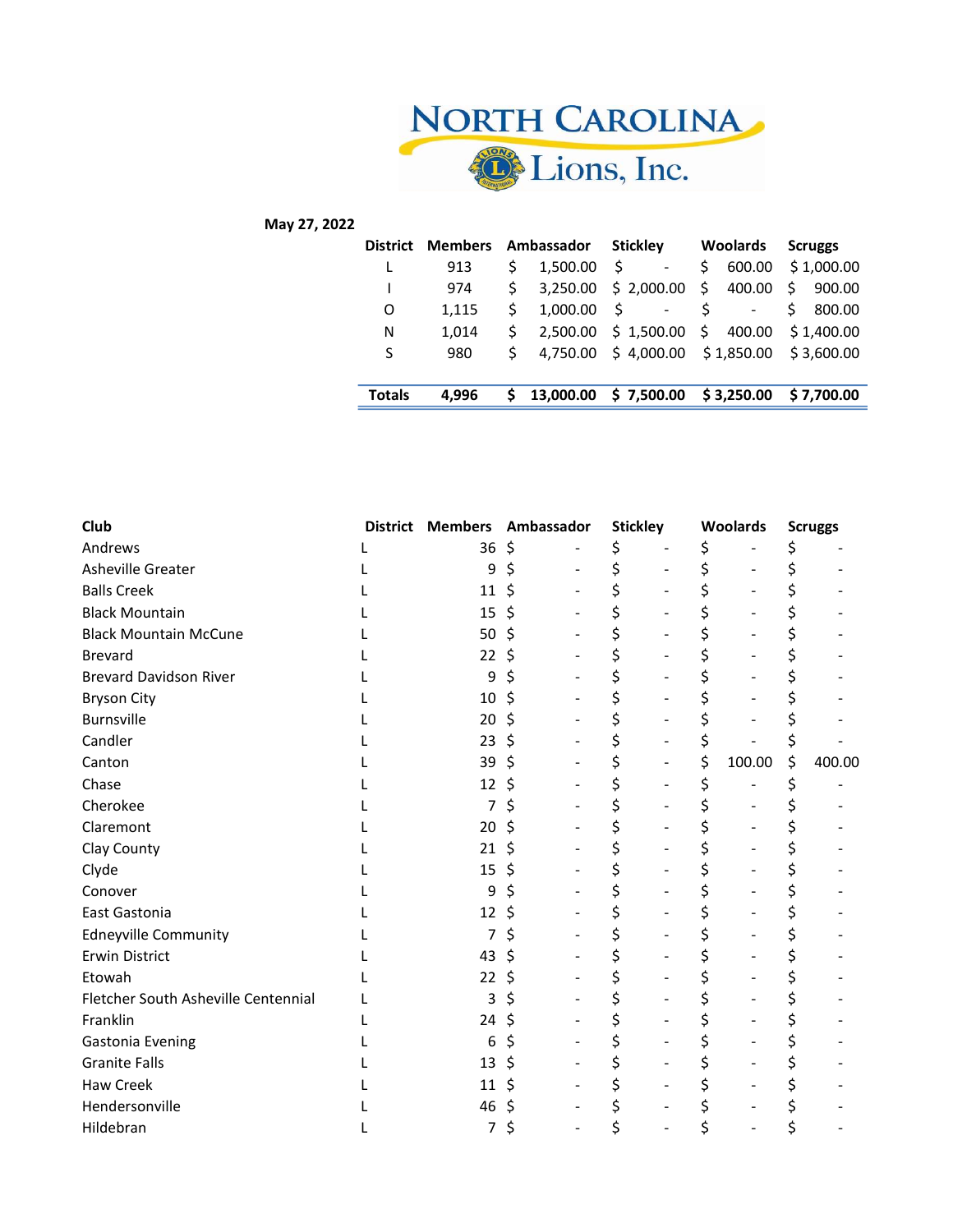| <b>Hot Springs</b>        | 24                | \$ |          | \$       |                | \$       |        | \$       |            |
|---------------------------|-------------------|----|----------|----------|----------------|----------|--------|----------|------------|
| Hudson                    | 19                | Ś  |          | \$       |                | \$       |        | \$       |            |
| Lake Lure                 | 31                | \$ |          | \$       |                | \$       | 500.00 | \$       | 400.00     |
| Lincolnton                | 15                | \$ |          | \$       |                | \$       |        | \$       |            |
| Long View                 | 17                | \$ |          | \$       |                | \$       |        | \$       |            |
| Maggie Valley             | 19                | \$ |          | \$       |                | \$       |        | \$       |            |
| Marion                    | 17                | \$ |          | \$       |                | \$       |        | \$       |            |
| Mars Hill                 | 10                | Ś  |          | \$       |                | \$       |        | \$       |            |
| <b>Mills River</b>        | 16                | Ś  |          | \$       |                | \$       |        | \$       |            |
| Mount Holly               | 4                 | \$ |          | \$       |                | \$       |        | \$       |            |
| <b>Mountain Home</b>      | 6                 | \$ |          | \$       |                | \$       |        | \$       |            |
| Newton                    | 7                 | \$ |          | \$       |                | \$       |        | \$       |            |
| Pisgah Forest             | 13                | \$ |          | \$       |                | \$       |        | \$       |            |
| <b>Rutherford College</b> | 16                | \$ |          | \$       |                | \$       |        | \$       |            |
| Rutherfordton             | 17                |    |          | \$       |                | \$       |        | \$       |            |
| Saint Stephens            | 8                 | \$ |          | \$       |                | \$       |        | \$       |            |
| Sand Hill                 | 15                | \$ |          |          |                | \$       |        | \$       |            |
| Shelby                    | 15                | \$ |          |          |                | \$       |        | \$       |            |
| Sherrills Ford            | 15                | \$ | 1,000.00 | \$       |                | \$       |        | \$       | 200.00     |
| <b>Spruce Pine</b>        | 7                 | \$ |          |          |                | \$       |        | \$       |            |
| Swannanoa Valley L C      | 4                 | \$ |          | \$       |                | \$       |        | \$       |            |
| Sylva Cullowhee           | 10                |    |          | \$       |                | \$       |        | \$       |            |
| Valdese                   | 15                | \$ |          |          |                | \$       |        | \$       |            |
| <b>Valley Springs</b>     | 10                | Ş  |          | \$       |                | \$       |        | \$       |            |
|                           |                   |    |          |          |                |          |        |          |            |
| Waynesville               | 12                |    |          | \$       |                | \$       |        | \$       |            |
| Weaverville               | 23                |    |          |          |                | \$       |        | \$       |            |
| West Hickory VIP          | 26                | \$ |          |          |                | \$       |        | \$       |            |
| L Misc                    | 0                 | \$ | 500.00   | \$       |                | \$       |        |          |            |
| <b>Totals</b>             | 913<br>0          | \$ | 1,500.00 | \$       | $\overline{a}$ | \$       | 600.00 |          | \$1,000.00 |
| Bethlehem                 | 21                | \$ |          |          |                | \$       |        | \$       |            |
| Boone                     | 20                |    |          |          |                | \$       |        |          |            |
| Charlotte Central         | 7                 | \$ |          | \$       |                | \$       |        | \$       |            |
| Charlotte Southern        | $12 \; \xi$       |    |          |          |                |          |        |          |            |
| Churchland                | 9                 | \$ |          |          |                | \$       |        | \$       |            |
| Cleveland                 | 29                | \$ | 500.00   | \$       |                | \$       | 200.00 | \$       |            |
| Concord                   | 26                | \$ |          | \$       |                | \$       |        | \$       |            |
| Creston Riverview         | 12                | \$ |          | \$       |                | \$       |        | \$       |            |
| Davidson                  | 24                | Ś  |          | \$       |                | \$       |        | \$       |            |
| Davis Townsend            | 19                | \$ |          | \$       |                | \$       |        | \$       |            |
| Denton                    | 34                | \$ |          | \$       |                | \$       |        | \$       |            |
| Derita                    | 13                | \$ |          | \$       |                | \$       |        | \$       |            |
| Dobson                    | 23                | \$ |          | \$       |                | \$       |        | \$       |            |
| Elkin                     | 7                 | \$ |          | \$       |                | \$       |        | \$       |            |
| Fair Grove                | 13                | \$ |          | \$       |                | \$       |        | \$       |            |
| Harrisburg                | 16                | S  |          | \$       |                | \$       |        | \$       |            |
| Hasty                     | 1                 | \$ |          | \$       |                | \$       |        | \$       |            |
| <b>Hickory Grove</b>      | 8                 | \$ |          | \$       |                | \$       |        | \$       |            |
| Kernersville              | 54<br>$16 \; \xi$ | \$ |          | \$<br>\$ |                | \$<br>\$ |        | \$<br>\$ |            |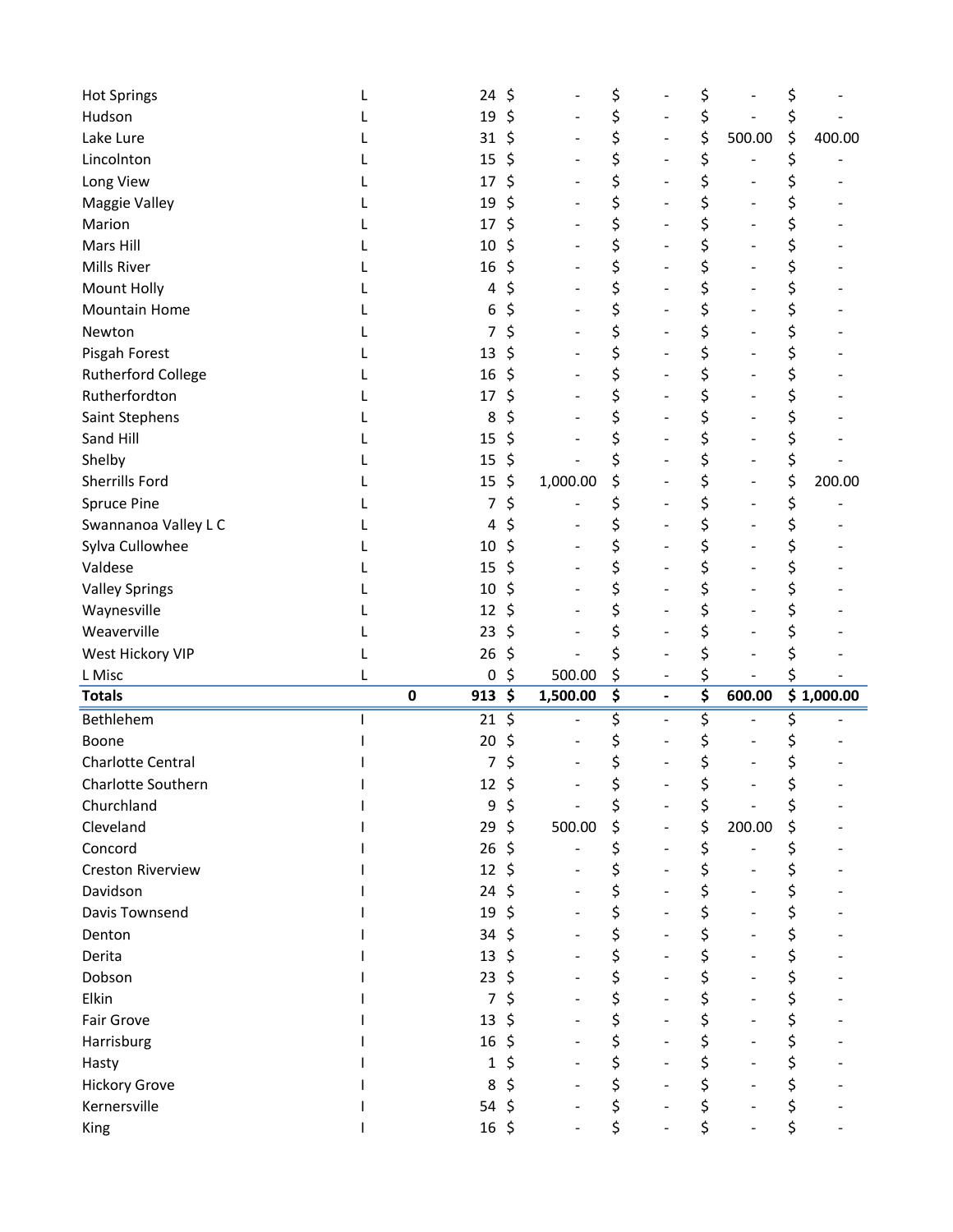| Lake Norman L C              |   |             | 19     | \$               |          | \$ | 500.00     | \$                   | \$           |
|------------------------------|---|-------------|--------|------------------|----------|----|------------|----------------------|--------------|
| Lexington Downtown           |   |             | 21     | \$               |          | \$ |            | \$                   | \$<br>500.00 |
| Linwood                      |   |             | 15     | \$               |          | \$ |            | \$                   | \$           |
| Midway                       |   |             | 11     | \$               |          | \$ | 1,500.00   | \$                   | \$           |
| Mint Hill                    |   |             | 29     | \$               |          | \$ |            | \$                   | \$           |
| Mocksville                   |   |             | 22     | \$               |          | \$ |            | \$                   | \$           |
| Mooresville                  |   |             | 16     | \$               |          | \$ |            | \$                   | \$           |
| <b>Mount Airy</b>            |   |             | 17     | \$               |          | \$ |            | \$                   | \$           |
| Mt Pleasant                  |   |             | 47     | Ś                |          | \$ |            | \$                   | \$           |
| North Charlotte              |   |             | 12     | \$               |          | \$ |            | \$                   | \$           |
| North Davidson               |   |             | 18     | \$               |          | \$ |            | \$                   | \$           |
| North Wilkesboro             |   |             | 41     | \$               |          | \$ |            | \$                   | \$           |
| Odell                        |   |             | 13     | \$               |          | \$ |            | \$                   | \$           |
| Pilot                        |   |             | 38     | \$               |          | \$ |            | \$                   | \$           |
| Pinnacle                     |   |             | 14     | Ś                |          | \$ |            | \$                   | \$           |
| Rockwell                     |   |             | 9      | Ś                |          |    |            | \$                   | \$           |
| Salisbury                    |   |             | 41     | \$               | 500.00   | \$ |            | \$<br>100.00         | \$<br>200.00 |
| South Iredell                |   |             | 11     | \$               |          | \$ |            | \$                   | \$           |
| Sparta                       |   |             | 21     | \$               |          |    |            | \$                   |              |
| Taylorsville                 |   |             | 11     | Ś                |          |    |            | \$                   | \$           |
| Thomasville                  |   |             | 52     | \$               | 250.00   | \$ |            | \$<br>100.00         | \$<br>200.00 |
| Troutman                     |   |             | 6      | \$               |          | \$ |            | \$                   | \$           |
| Wallburg                     |   |             | 13     | \$               |          | \$ |            | \$                   | \$           |
| <b>Walnut Cove</b>           |   |             | 8      | \$               |          | \$ |            | \$                   | \$           |
| West Iredell                 |   |             | 17     | Ś                |          | \$ |            | \$                   | \$           |
| West Jefferson               |   |             | 27     | Ś                |          | \$ |            | \$                   | \$           |
| West Lexington               |   |             | 10     | \$               |          | \$ |            | \$                   | \$           |
| Winston Salem Konnoak Hills  |   |             | 14     | \$               |          | \$ |            | \$                   | \$           |
| Winston Salem Twin City Host |   |             | 24     | \$               |          | \$ |            | \$                   | \$           |
| Yadkinville                  |   |             | 13     | \$               |          |    |            | \$                   | \$           |
| I Misc                       |   |             | 0      | \$               | 2,000.00 |    |            | \$                   | \$           |
| <b>Totals</b>                |   | $\mathbf 0$ | 974 \$ |                  | 3,250.00 |    | \$2,000.00 | \$<br>400.00         | \$<br>900.00 |
| Aberdeen                     | O |             | 24     | $\overline{\xi}$ |          | ς  |            | \$                   | \$           |
| <b>Alamance Community</b>    | O |             | 17     | \$               |          | \$ |            | \$                   | \$           |
| Albemarle                    | O |             | 14     | \$               |          | \$ |            | \$                   | \$           |
| <b>Archdale Trinity</b>      | O |             | 8      | \$               |          | \$ |            | \$                   | \$           |
| Asheboro                     | O |             | 18     | \$               |          | \$ |            | \$                   | \$           |
| <b>Biscoe</b>                | 0 |             | 14     | Ś                |          | \$ |            | \$                   | \$           |
| Broadway                     | O |             | 26     | \$               |          | \$ |            | \$<br>$\blacksquare$ | \$           |
| Candor                       | O |             | 15     | \$               |          | \$ |            | \$                   | \$           |
| Carrboro                     | O |             | 3      | \$               |          | \$ |            | \$                   | \$           |
| Coleridge                    | O |             | 15     | \$               |          | \$ |            | \$                   | \$           |
| Creedmoor                    | O |             | 8      | \$               |          | \$ |            | \$                   | \$           |
| Durham                       | 0 |             | 69     | \$               |          | \$ |            | \$                   | \$           |
| Eden                         |   |             |        |                  |          |    |            |                      |              |
|                              | O |             | 27     |                  |          | \$ |            | \$                   | \$           |
| Ellerbe                      | O |             | 18     | Ś                |          | \$ |            | \$                   | \$           |
| Farmer                       | O |             | 21     | \$               |          | \$ |            | \$                   | \$           |
| Gibsonville                  | O |             | 12     | \$               |          | \$ |            | \$                   | \$           |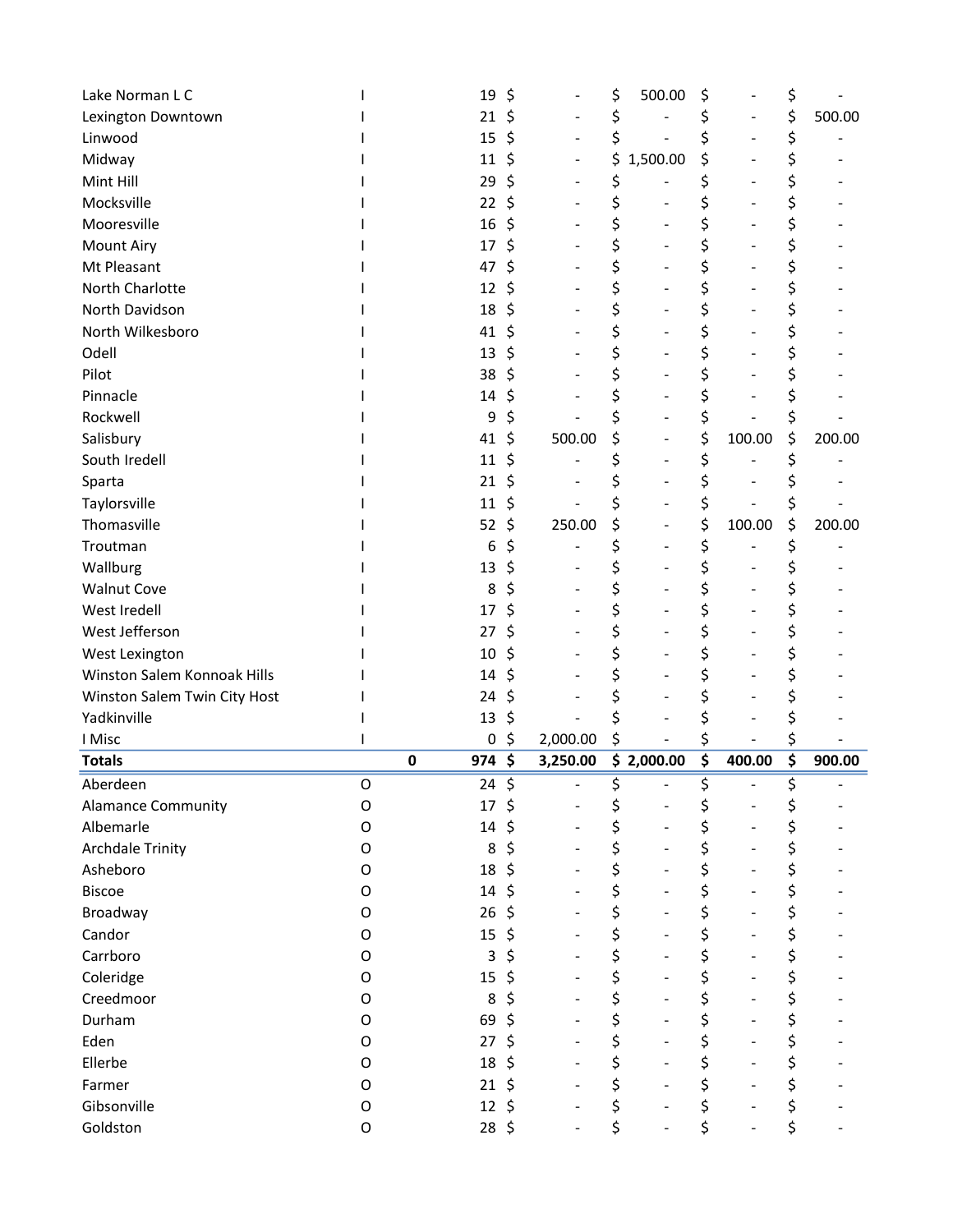| <b>Grays Chapel</b>                | O           |           | 26         | \$ |                          | \$                              |                          | \$ |                              | \$ |        |
|------------------------------------|-------------|-----------|------------|----|--------------------------|---------------------------------|--------------------------|----|------------------------------|----|--------|
| <b>Greater Monroe</b>              | O           |           | 6          | \$ |                          | \$                              |                          | \$ |                              | \$ |        |
| Greensboro                         | O           |           | 53         | \$ | 500.00                   | \$                              |                          | \$ |                              | \$ |        |
| Greensboro Gate City               | 0           |           | 14         | \$ |                          | \$                              |                          | \$ |                              | \$ |        |
| <b>Greensboro Hamilton Lakes</b>   | O           |           | 24         | \$ |                          | \$                              | $\blacksquare$           | \$ | ۰                            | \$ |        |
| <b>Guilford County Women Cyber</b> | O           |           | 40         | \$ | $\overline{\phantom{a}}$ | \$                              | $\blacksquare$           | \$ | ۰                            | \$ |        |
| Hamlet                             | O           |           | 23         | \$ |                          | \$                              |                          | \$ |                              | \$ |        |
| <b>High Point</b>                  | O           |           | 23         | \$ |                          | \$                              |                          | \$ | $\overline{\phantom{a}}$     | \$ | 600.00 |
| <b>Indian Trail</b>                | O           |           | 13         | \$ | $\overline{\phantom{a}}$ | \$                              | ÷                        | \$ | $\overline{\phantom{a}}$     | \$ |        |
| Jamestown                          | O           |           | 12         | \$ |                          | \$                              |                          | \$ |                              | \$ |        |
| Julian                             | O           |           | 10         | \$ | $\overline{\phantom{0}}$ | \$                              |                          | \$ |                              | \$ |        |
| Liberty                            | O           |           | 13         | \$ | $\blacksquare$           | \$                              |                          | \$ | $\overline{\phantom{0}}$     | \$ |        |
| Madison                            | O           |           | 11         | Ş  |                          | \$                              |                          | \$ |                              | \$ |        |
| Mayodan                            | O           |           | 5          | \$ |                          | \$                              |                          | \$ |                              | \$ |        |
| Mc Leansville                      | O           |           | 23         | \$ | $\blacksquare$           | \$                              | $\blacksquare$           | \$ |                              | \$ |        |
| Moncure                            | O           |           | 15         | \$ | $\blacksquare$           | \$                              |                          | \$ | $\overline{\phantom{0}}$     | \$ |        |
| Mount Gilead                       | O           |           | 28         | \$ |                          | \$                              |                          | \$ |                              | \$ |        |
| North Moore                        | O           |           | 29         | \$ | $\overline{\phantom{m}}$ | \$                              |                          | \$ |                              | \$ |        |
| Norwood                            | O           |           | 15         | \$ | $\blacksquare$           | \$                              | $\overline{\phantom{0}}$ | \$ | $\qquad \qquad \blacksquare$ | \$ |        |
| Oak Ridge                          | O           |           | 14         | \$ |                          | \$                              |                          | \$ |                              | \$ |        |
| Oakboro                            | O           |           | 13         | \$ | $\blacksquare$           | \$                              |                          | \$ |                              | \$ |        |
| Oxford                             | O           |           | 26         | \$ |                          | \$                              |                          | \$ |                              | \$ |        |
| Pleasant Garden                    | O           |           | 22         | \$ |                          | \$                              |                          | \$ |                              | \$ |        |
| Reidsville                         | O           |           | 33         | \$ | $\blacksquare$           | \$                              |                          | \$ |                              | \$ |        |
| Rockingham                         | O           |           | 17         | \$ |                          | \$                              |                          | \$ |                              | \$ |        |
| Sanford                            | O           |           | 79         | \$ |                          | \$                              |                          | \$ | $\overline{\phantom{0}}$     | \$ |        |
| Siler City                         | O           |           | 24         | \$ |                          | \$                              |                          | \$ |                              | \$ |        |
| South Chatham L C                  | O           |           | 10         | \$ |                          | \$                              |                          | \$ |                              | \$ |        |
| Troy                               | O           |           | 18         | \$ |                          | \$                              | $\overline{a}$           | \$ | $\overline{\phantom{0}}$     | \$ |        |
| Unionville                         | O           |           | 23         | \$ |                          | \$                              |                          | \$ |                              | \$ |        |
| Vass                               | O           |           | 39         | \$ | 500.00                   | \$                              |                          | \$ |                              | \$ |        |
| Wadesboro                          | O           |           | 9          | \$ |                          | \$                              |                          | \$ |                              | \$ |        |
| Waxhaw                             | $\Omega$    |           | 21         | \$ |                          | ς                               |                          | ς  |                              | ς  | 200.00 |
| West Montgomery L C                | O           |           | $11 \;$ \$ |    |                          | \$                              |                          | \$ |                              | \$ |        |
| <b>West Stanly</b>                 | O           |           | 21         | Ŝ. |                          | \$                              |                          | \$ |                              | \$ |        |
| Wingate                            | O           |           | 15         | Ś  |                          | \$                              |                          | \$ |                              | \$ |        |
| O Misc                             | $\mathsf O$ |           | 0          | \$ |                          | \$                              |                          | \$ |                              | \$ |        |
| <b>Totals</b>                      |             | $\pmb{0}$ | $1115$ \$  |    | 1,000.00                 | $\overline{\boldsymbol{\zeta}}$ |                          | \$ |                              | \$ | 800.00 |
| <b>Anderson Creek</b>              | ${\sf N}$   |           | 37         | \$ |                          | \$                              | $\overline{a}$           | \$ | $\blacksquare$               | \$ |        |
| Angier                             | N           |           | 18         | \$ |                          | \$                              |                          | \$ |                              | \$ |        |
| Aurora                             | N           |           | 14         | Ś  |                          | \$                              |                          | \$ |                              | \$ |        |
| Bath                               | N           |           | 16         | \$ |                          | \$                              |                          | \$ |                              | \$ |        |
| <b>Beaufort</b>                    | N           |           | 36         |    |                          | \$                              |                          | \$ |                              | \$ |        |
| Benson                             | N           |           | 33         | S  |                          | \$                              |                          | \$ |                              | \$ |        |
| <b>Buies Creek</b>                 | N           |           | 8          |    |                          | \$                              |                          | \$ |                              | \$ |        |
| <b>Burgaw</b>                      | N           |           | 14         | \$ |                          | \$                              |                          | \$ |                              | \$ |        |
| Calabash                           | N           |           | 27         | \$ |                          | \$                              |                          | \$ |                              | \$ |        |
| Chadbourn                          | N           |           | 8          | \$ |                          | \$                              |                          | \$ |                              | \$ |        |
| Clarkton                           | N           |           | 14         | \$ |                          | \$                              |                          | \$ |                              | \$ |        |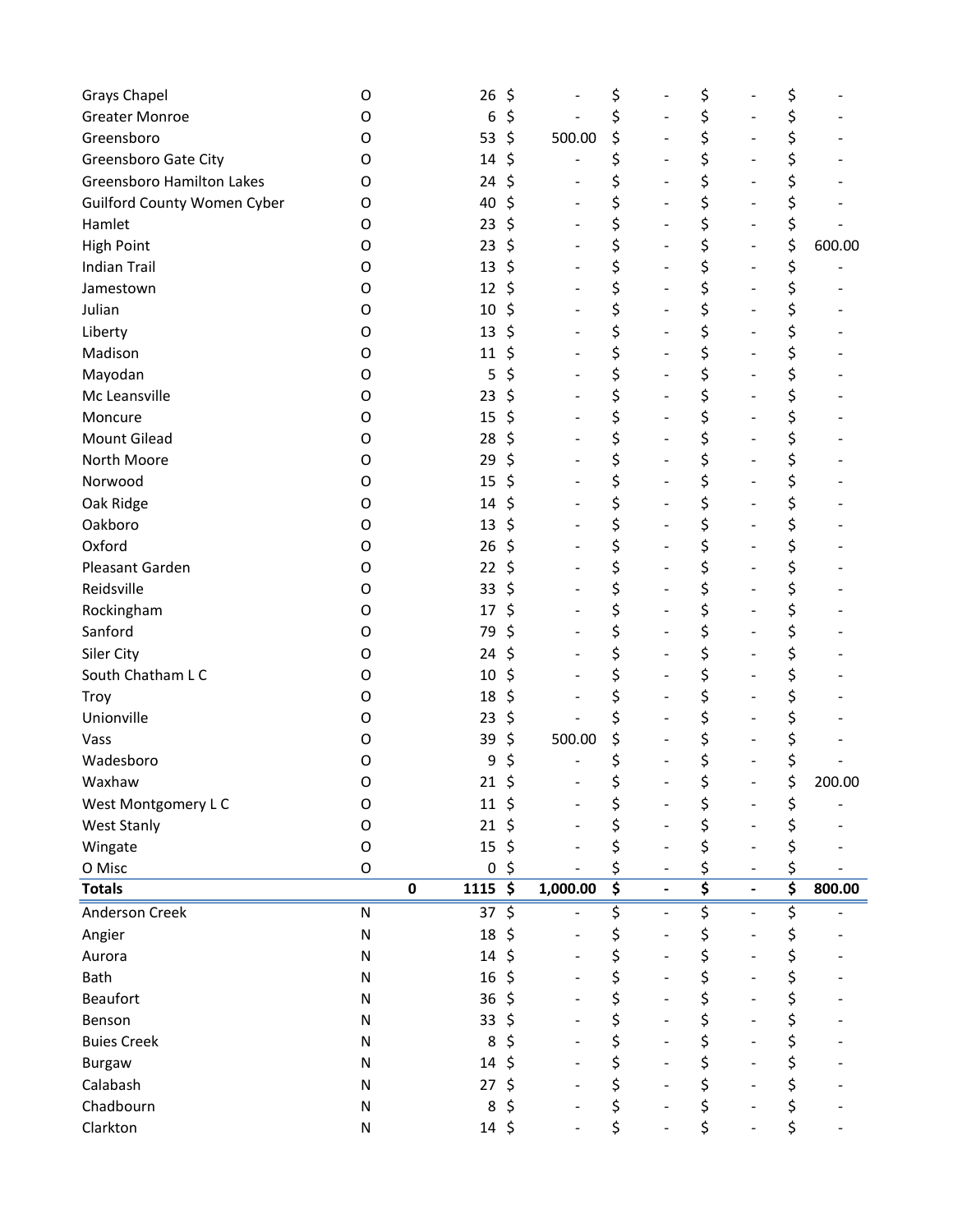| Clinton                          | N |             | 18               | \$ |                | \$                   | \$ |                          | \$     |            |
|----------------------------------|---|-------------|------------------|----|----------------|----------------------|----|--------------------------|--------|------------|
| Coats                            | Ν |             | 20               | \$ |                | \$                   | \$ |                          | \$     |            |
| Dunn                             | N |             | 8                | \$ |                | \$                   | \$ | $\blacksquare$           | \$     |            |
| Dunn Mary Stewart Community      | Ν |             | 10               | \$ |                | \$<br>۰              | \$ |                          | \$     |            |
| Erwin                            | Ν |             | 20               | \$ |                | \$                   | \$ |                          | \$     |            |
| Faison                           | Ν |             | 12               | \$ |                | \$                   | \$ |                          | \$     |            |
| Farmville                        | Ν |             | 11               | \$ |                | \$                   | \$ |                          | \$     |            |
| <b>Fayetteville Community</b>    | Ν |             | 18               | \$ |                | \$                   | \$ | $\blacksquare$           | \$     |            |
| Fayetteville Massey Hill         | Ν |             | 61               | \$ | $\blacksquare$ | \$                   | \$ | $\blacksquare$           | \$     |            |
| Godwin                           | Ν |             | 13               | \$ |                | \$<br>500.00         | \$ |                          | \$     |            |
| Goldsboro Downtown               | N |             | 34               | \$ |                | \$                   | \$ |                          | \$     |            |
| Goldsboro Host                   | Ν |             | 11               | \$ |                | \$                   | \$ | $\overline{a}$           | \$     |            |
| <b>Greenville Host</b>           | Ν |             | 10               | \$ |                | \$                   | \$ |                          | \$     |            |
| Grifton                          | Ν |             | 4                | \$ |                | \$<br>$\blacksquare$ | \$ |                          | \$     |            |
| Hampstead                        | Ν |             | 8                | \$ |                | \$                   | \$ |                          | \$     |            |
| Hanover                          | N |             | 5                | \$ |                | \$                   | \$ |                          | \$     |            |
| Jacksonville Host                | N |             | 16               | \$ |                | \$                   | \$ |                          | \$     |            |
| Jacksonville New River           | N |             | 9                | \$ |                | \$                   | \$ | $\overline{\phantom{0}}$ | \$     |            |
| Jones County                     | Ν |             | 8                | \$ | $\blacksquare$ | \$<br>$\blacksquare$ | \$ | $\blacksquare$           | \$     |            |
| Kenansville                      | N |             | 12               | \$ |                | \$                   | \$ |                          | \$     |            |
| Kinston                          | Ν |             | 27               | \$ |                | \$                   | \$ |                          | \$     |            |
| Kinston Ram Neuse                | Ν |             | 17               | \$ |                | \$                   | \$ | $\blacksquare$           | \$     |            |
| Lake Waccamaw                    | N |             | 12               | \$ |                | \$                   | \$ |                          | \$     |            |
| Lillington                       | Ν |             | 9                | \$ |                | \$                   | \$ |                          | \$     |            |
| Lumberton                        | Ν |             | 23               | \$ |                | \$                   | \$ |                          | \$     |            |
| Maxton                           | Ν |             | 11               | \$ |                | \$                   | \$ |                          | \$     |            |
| Mount Olive                      | Ν |             | 5                | \$ |                | \$<br>500.00         | \$ |                          | \$     |            |
| New Bern                         | Ν |             | 18               | \$ |                | \$                   | \$ | $\blacksquare$           | \$     | 200.00     |
| New Bern Twin Rivers             | Ν |             | 16               | \$ | 1,000.00       | \$                   | \$ | $\overline{\phantom{0}}$ | \$     |            |
| Oak Island L C                   | N |             | 12               | \$ |                | \$                   | \$ |                          | \$     |            |
| Pembroke                         | N |             | 38               | \$ |                | \$                   | \$ |                          |        |            |
| Pikeville                        | N |             | 18               | \$ |                | \$                   | \$ |                          | \$     |            |
| Pine Level                       | N |             | $27 \frac{2}{7}$ |    |                | \$                   | \$ |                          | ¢<br>Ļ |            |
| Princeton                        | Ν |             | 12               | \$ |                | \$                   | \$ |                          | \$     |            |
| Rowland                          | Ν |             | 6                | \$ |                | \$                   | \$ |                          | \$     |            |
| Saint Pauls                      | Ν |             | 9                | \$ |                | \$                   | \$ |                          | \$     |            |
| Selma                            | Ν |             | 16               | \$ |                | \$                   | \$ |                          | \$     |            |
| Shallotte                        | Ν |             | 25               | Ś  |                | \$                   | \$ |                          | \$     |            |
| Smithfield                       | Ν |             | 12               | \$ |                | \$                   | \$ |                          | \$     |            |
| Snow Hill                        | N |             | 10               | \$ |                | \$                   | \$ |                          | \$     |            |
| Southeastern NC Eyecare Interest | Ν |             | 6                | \$ |                | \$                   | \$ |                          | \$     |            |
| Southport                        | N |             | 52               | \$ |                | \$                   | \$ |                          | \$     |            |
| Western Harnett                  | Ν |             | 67               | \$ |                | \$                   | \$ | 100.00                   | \$     |            |
| Wilmington                       | Ν |             | 33               | \$ | 500.00         | \$                   | \$ |                          | \$     | 600.00     |
| N Misc                           | Ν |             | 0                | \$ | 1,000.00       | \$<br>500.00         | \$ | 300.00                   | \$     | 600.00     |
| <b>Totals</b>                    |   | $\mathbf 0$ | 1014             | \$ | 2,500.00       | \$1,500.00           | \$ | 400.00                   |        | \$1,400.00 |
| Apex                             | S |             | 41               | \$ |                | \$                   | Ş  |                          | \$     |            |
| <b>Bunn Cert</b>                 | S |             | 22               | \$ |                | \$                   | \$ | $\overline{a}$           | \$     |            |
| Cary                             | S |             | $11 \; \text{S}$ |    |                | \$                   | \$ | $\overline{a}$           |        | \$1,000.00 |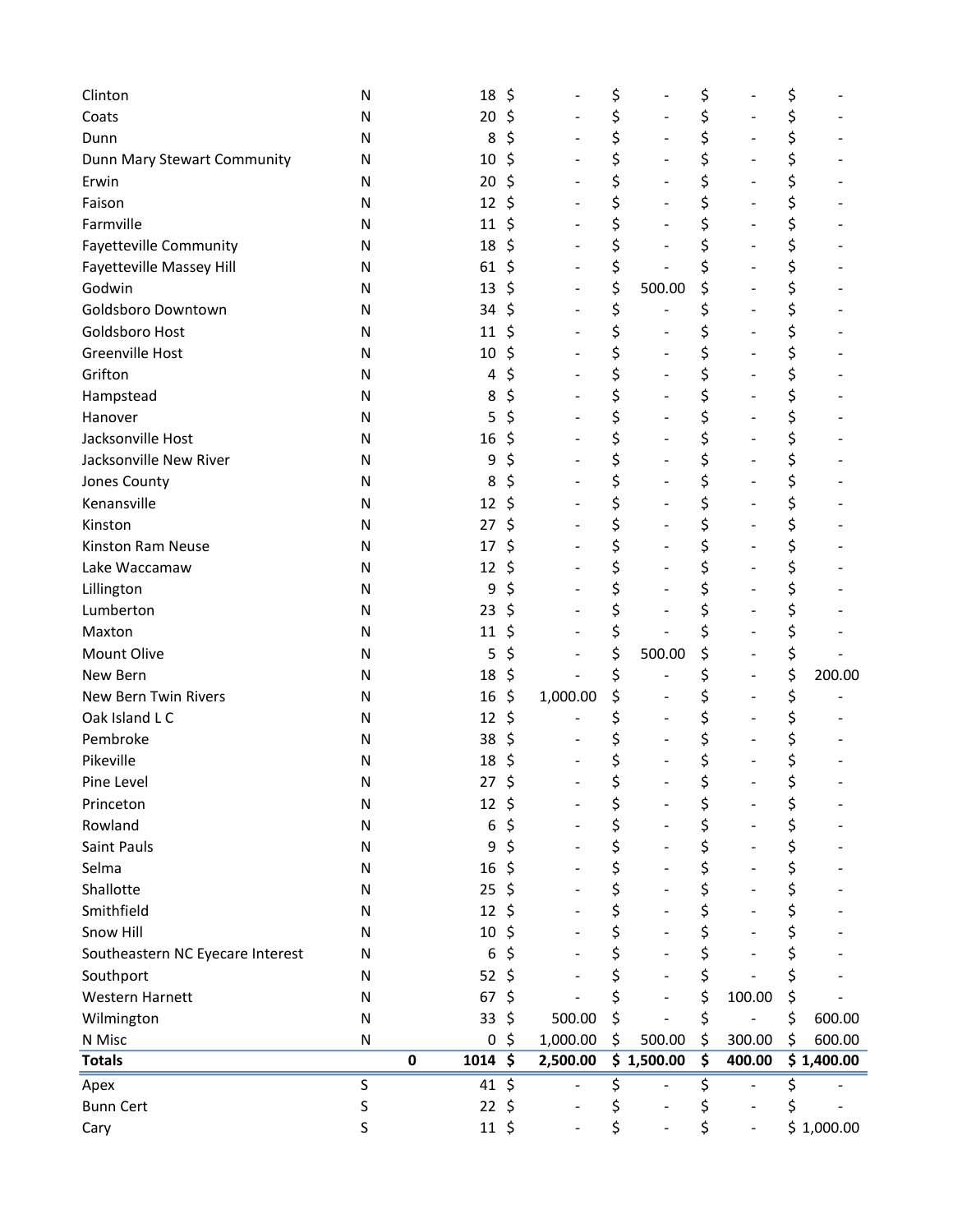| Columbia                  | S | 13             | \$             | \$             | \$                             | \$           |
|---------------------------|---|----------------|----------------|----------------|--------------------------------|--------------|
| Currituck                 | S | 7              | \$             | \$             | \$                             |              |
| Edenton                   | S | 27             | \$<br>2,500.00 | \$1,500.00     | \$<br>950.00                   | \$<br>400.00 |
| Elizabeth City River City | S | 16             | \$             | \$             | \$                             |              |
| Enfield                   | S | 16             | \$             | \$             |                                |              |
| <b>First Flight</b>       | S | 20             | \$             | \$             | \$                             |              |
| Franklinton               | S | 12             | \$             | \$             | \$                             |              |
| <b>Fuquay Varina</b>      | S | 36             | \$<br>1,750.00 | \$             | \$<br>200.00                   | \$<br>200.00 |
| Garner                    | S | 20             | \$             | \$             | \$                             | \$           |
| <b>Gates County</b>       | S | 13             | \$             | \$             | \$                             |              |
| Henderson                 | S | 9              | \$             | \$             | \$                             |              |
| Hertford                  | S | 10             | \$             | \$             | \$                             |              |
| Jackson                   | S | 11             | \$             | \$             | \$                             |              |
| Knightdale                | S | 8              | \$             | \$             | \$                             |              |
| Lake Gaston               | S | 60             | \$<br>500.00   | \$             | \$<br>200.00                   | \$1,400.00   |
| Littleton                 | S | 32             | \$             | \$             | \$                             | \$           |
| Louisburg                 | S | $14\,$         | \$             | \$             | \$                             |              |
| Lower Currituck           | S | 6              | \$             | \$             | \$                             |              |
| Lucama                    | S | 10             | \$             | \$             | \$                             |              |
| Manteo                    | S | 24             | \$             | \$             | \$                             |              |
| Murfreesboro              | S | 7              | \$             | \$<br>2,500.00 | \$                             | \$           |
| Nags Head                 | S | 1              | \$             | \$             | \$<br>$\overline{\phantom{0}}$ |              |
| Nashville                 | S | 20             | \$             | \$             | \$                             |              |
| Pilot L C                 | S | 27             | \$             | \$             | \$                             |              |
| Plymouth                  | S | 12             | \$             | \$             | \$                             |              |
| Raleigh Downtown          | S | 18             | \$             | \$             | \$                             | \$           |
| Raleigh Host              | S | 50             | \$             | \$             | \$                             | \$           |
| Raleigh North Raleigh     | S | 35             | \$             | \$             | \$                             | \$<br>200.00 |
| Raleigh Southeast         | S | 16             | \$             | \$             | \$<br>۰                        | \$           |
| Roanoke Rapids            | S | 33             | \$             | \$             | \$                             |              |
| Rocky Hock                | S | 25             | \$             | \$             | \$                             |              |
| Rocky Mount Evening       | S | 11             | \$             | \$             | \$                             |              |
| Saratoga                  | S | 13             | \$             | \$             | \$                             |              |
| <b>Scotland Neck</b>      | S | 7              | \$             | \$             | \$                             | \$           |
| Seaboard                  | S | 36             | \$             | \$             | \$                             | \$           |
| Tarboro                   | S | 8              | \$             | \$             | \$                             | \$           |
| Townsville                | S | 15             | \$             | \$             | \$                             | \$           |
| <b>Wake Forest</b>        | S | 18             | \$             | \$             | \$                             | \$           |
| Wanchese                  | S | 15             | \$             | \$             | \$                             | \$           |
| Warrenton                 | S | 22             | \$             | \$             | \$                             | \$           |
| Weeksville                | S | 38             | \$             | \$             | \$                             | \$           |
| Wendell                   | S | 20             | \$             | \$             | \$<br>200.00                   | \$<br>200.00 |
| Whitakers                 | S | 16             | \$             | \$             | \$                             | \$           |
| White Level L C           | S | 11             | \$             | \$             | \$                             | \$           |
| Williamston               | S | 9              | \$             | \$             | \$                             | \$           |
| Wilson                    | S | 24             | \$             | \$             | \$                             | \$           |
| Wilson Luncheon           | S | 15             | \$             | \$             | \$                             |              |
| Zebulon                   | S | 20             | \$             | \$             | \$                             | \$           |
| S Misc                    | S | 0 <sup>5</sup> |                | \$             | \$<br>300.00                   | \$<br>200.00 |
|                           |   |                |                |                |                                |              |